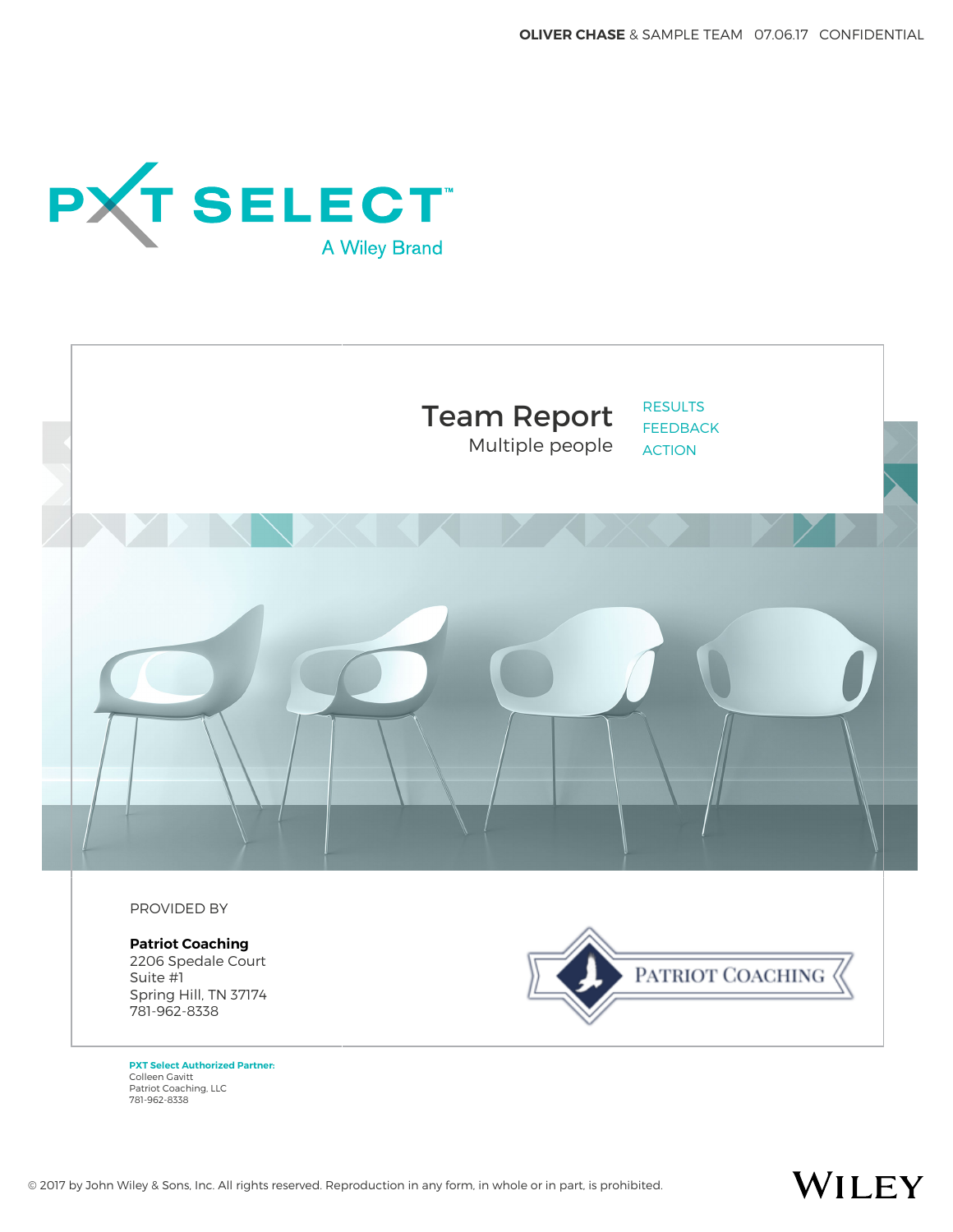# INTRODUCTION

This report will provide you with valuable information about how you and members of your team can work together to achieve team-oriented objectives and overall organizational goals. Most importantly, it is intended to provide you with a deeper understanding of one another so you can work together more effectively.

| What's in this report?                                                                                     |                                                                                         |                                                         |  |
|------------------------------------------------------------------------------------------------------------|-----------------------------------------------------------------------------------------|---------------------------------------------------------|--|
| <b>RESULTS</b><br>Each team member's<br>assessment results<br>placed together on<br>nine behavioral scales | <b>FEEDBACK</b><br>Feedback for each scale<br>based on your and<br>the team's responses | <b>ACTION</b><br>Team averages and<br>personalized tips |  |
|                                                                                                            |                                                                                         |                                                         |  |

### What does the assessment measure?

This report includes scales for nine behavioral traits measured by the assessment.

#### BEHAVIORAL TRAITS

- Behavioral Traits are commonly observed actions that help define who you are.
- Each scale is defined by two opposing, but equally valuable, end points.
- One side of the continuum is not better than the other.

## How will this report help me?

- This report is designed to give you a deeper understanding of your team by allowing you to easily see how each person behaviorally compares to you and to one another.
- An increased understanding of how you and your teammates differ in behavioral tendencies has the potential to help you in daily interactions and conflict resolution.
- You may use this report to identify potential conflicts or difficulties so you can act before they develop into real problems.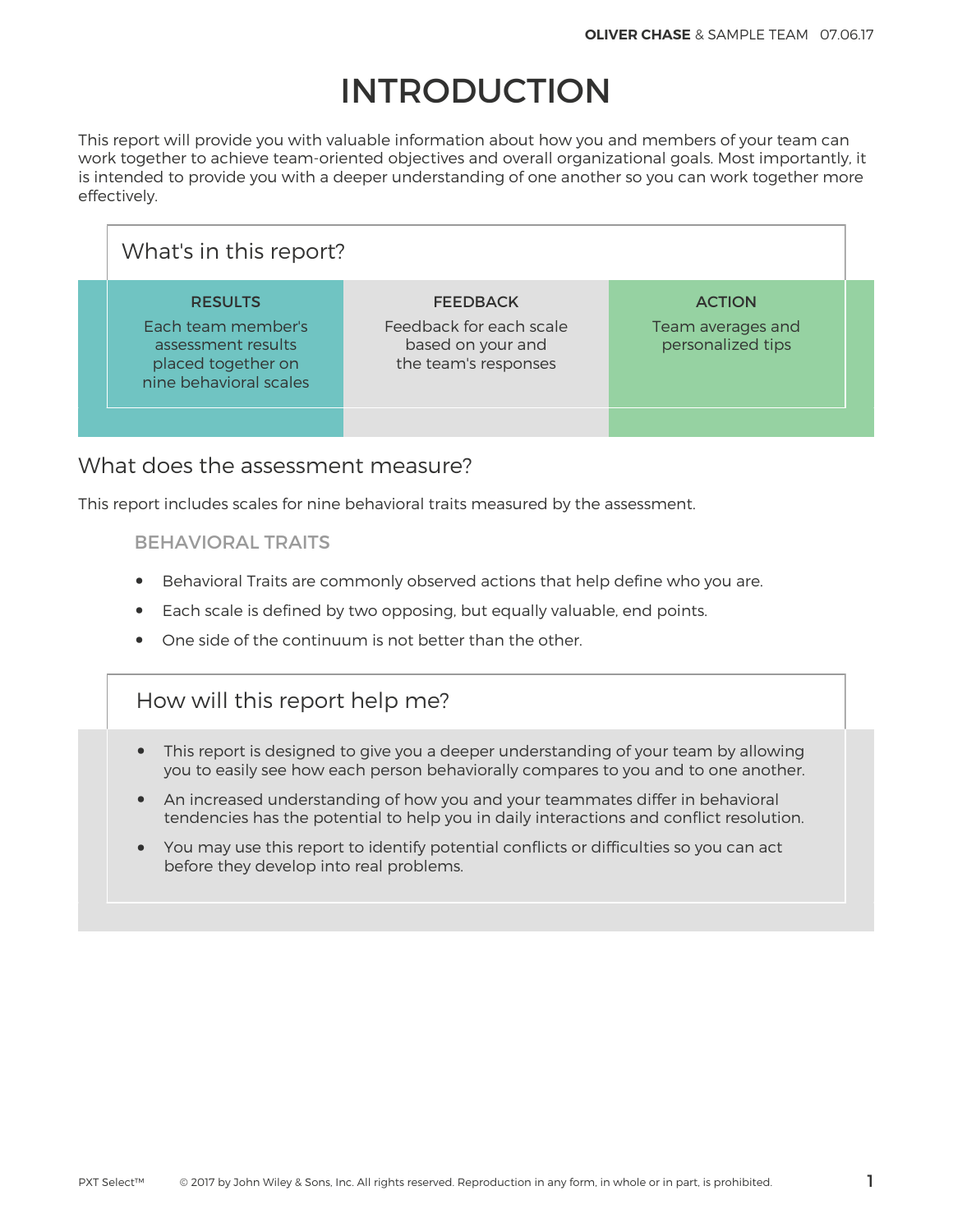# RESULTS SUMMARY

Oliver with Sample Team

Your team's results for the assessment are depicted on the nine behavioral scales below. The numbers indicate how many people from your team fall on that point of the continuum, and your placement is labeled with "you" (you are included in the number). The subsequent pages will provide further explanation along with team member initials for each score.

| Pace                                       | < STEADY                                                                                                                  |              |                |                |                |                |                |                | URGENT >             |
|--------------------------------------------|---------------------------------------------------------------------------------------------------------------------------|--------------|----------------|----------------|----------------|----------------|----------------|----------------|----------------------|
| Overall rate of task                       |                                                                                                                           | 1            | ı              |                |                | $\overline{2}$ | $\overline{2}$ |                |                      |
| completion                                 |                                                                                                                           |              |                |                |                | You            |                |                |                      |
|                                            |                                                                                                                           |              |                |                |                |                |                |                |                      |
|                                            |                                                                                                                           |              |                |                |                |                |                |                |                      |
| <b>Assertiveness</b>                       | < UNASSUMING                                                                                                              |              |                |                |                |                |                |                | FORCEFUL >           |
| Expression of opinions                     | ı                                                                                                                         |              |                | $\overline{2}$ |                | 2 <sub>2</sub> | ı              |                |                      |
| and need for control                       |                                                                                                                           |              |                |                |                | You            |                |                |                      |
|                                            |                                                                                                                           |              |                |                |                |                |                |                |                      |
|                                            |                                                                                                                           |              |                |                |                |                |                |                |                      |
| <b>Sociability</b>                         | <reserved< td=""><td></td><td></td><td></td><td></td><td></td><td></td><td></td><td><b>OUTGOING &gt;</b></td></reserved<> |              |                |                |                |                |                |                | <b>OUTGOING &gt;</b> |
| Desire for interaction with                | ı<br>1                                                                                                                    |              | 2 <sup>2</sup> |                | ı              |                |                | I.             |                      |
| others                                     |                                                                                                                           |              | You            |                |                |                |                |                |                      |
|                                            |                                                                                                                           |              |                |                |                |                |                |                |                      |
|                                            |                                                                                                                           |              |                |                |                |                |                |                |                      |
| <b>Conformity</b>                          | < STRONG-WILLED                                                                                                           |              |                |                | $\overline{2}$ |                |                |                | COMPLIANT >          |
| Attitude on policies and                   |                                                                                                                           |              |                | $\mathbf{I}$   | You            |                |                | $\overline{2}$ | ı                    |
| supervision                                |                                                                                                                           |              |                |                |                |                |                |                |                      |
|                                            |                                                                                                                           |              |                |                |                |                |                |                |                      |
|                                            | < SKEPTICAL                                                                                                               |              |                |                |                |                |                |                | TRUSTING >           |
| <b>Outlook</b><br>Anticipation of outcomes |                                                                                                                           | ı            | ı.             | 2 <sup>2</sup> | ı              |                | ı              |                |                      |
| and motives                                |                                                                                                                           | You          |                |                |                |                |                |                |                      |
|                                            |                                                                                                                           |              |                |                |                |                |                |                |                      |
|                                            |                                                                                                                           |              |                |                |                |                |                |                |                      |
| <b>Decisiveness</b>                        | < DELIBERATE                                                                                                              |              |                |                |                |                |                |                | BOLD                 |
| Use of speed and caution                   | 1                                                                                                                         |              | $2^{\circ}$    |                |                | 2 <sup>2</sup> |                | 1              |                      |
| to make decisions                          |                                                                                                                           |              | You            |                |                |                |                |                |                      |
|                                            |                                                                                                                           |              |                |                |                |                |                |                |                      |
|                                            |                                                                                                                           |              |                |                |                |                |                |                |                      |
| <b>Accommodation</b>                       | < STEADFAST                                                                                                               |              |                |                |                |                |                |                | AGREEABLE >          |
| Inclination to tend to                     |                                                                                                                           | $\mathbf{I}$ |                | I.             | $\overline{2}$ | ı              |                | $\mathbf{I}$   |                      |
| others' needs and ideas                    |                                                                                                                           |              |                | You            |                |                |                |                |                      |
|                                            |                                                                                                                           |              |                |                |                |                |                |                |                      |
|                                            |                                                                                                                           |              |                |                |                |                |                |                |                      |
| Independence                               | < RELIANT                                                                                                                 |              |                |                |                |                |                |                | AUTONOMOUS >         |
| Level of preference for                    |                                                                                                                           |              | 2 <sup>2</sup> | I.             |                | I.             | ı              | $\mathbf{I}$   |                      |
| instruction and guidance                   |                                                                                                                           |              |                |                |                | You            |                |                |                      |
|                                            |                                                                                                                           |              |                |                |                |                |                |                |                      |
|                                            |                                                                                                                           |              |                |                |                |                |                |                |                      |
| <b>Judgment</b>                            | < INTUITIVE                                                                                                               |              |                |                |                |                |                |                | FACTUAL >            |
| Basis for forming opinions                 |                                                                                                                           |              |                | ı              | $\overline{2}$ |                | $\overline{3}$ |                |                      |
| and making decisions                       |                                                                                                                           |              |                |                |                |                | You            |                |                      |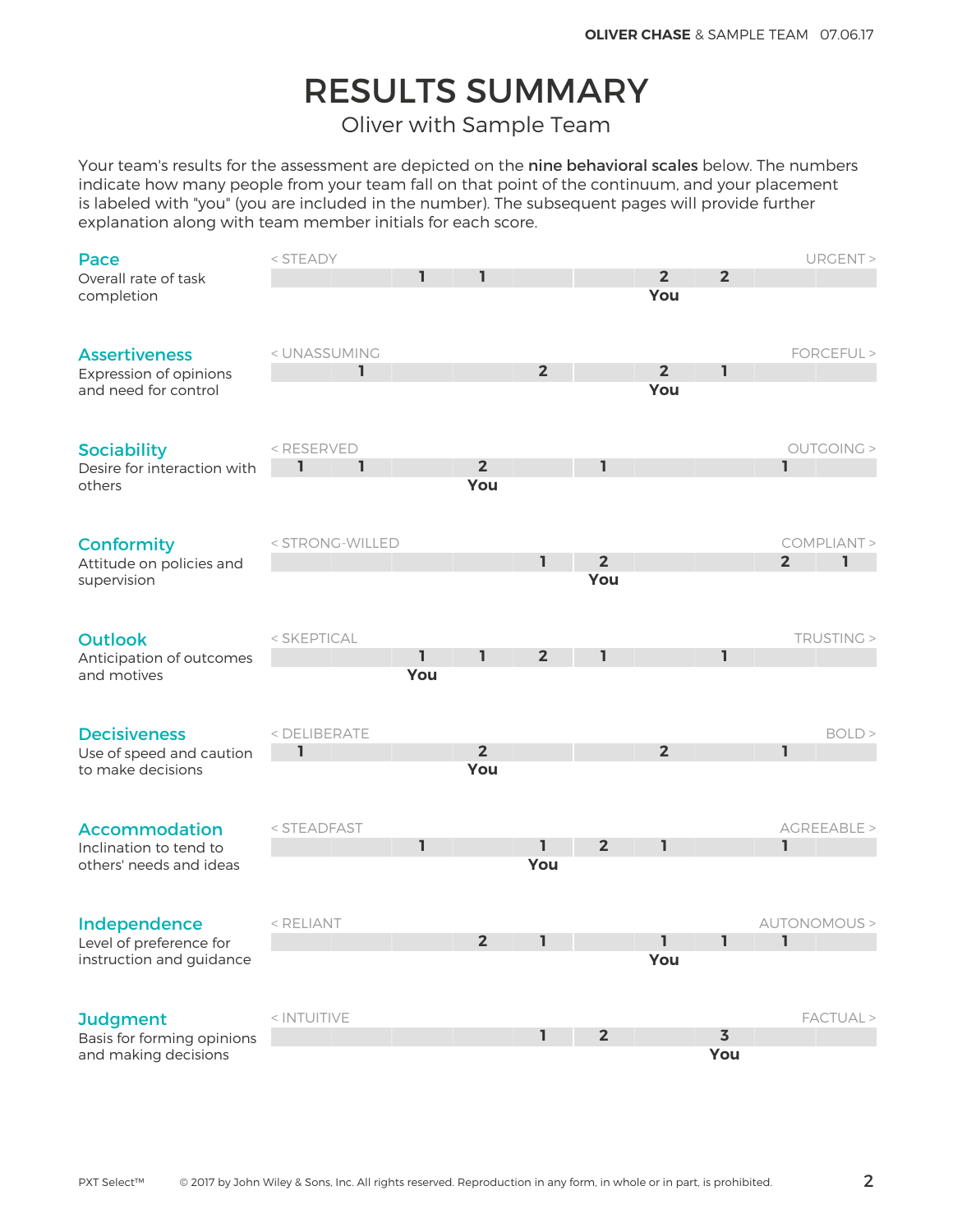## PACE

#### Pace Overall rate of task completion



### What does Pace look like for this team?

When it comes to pace, some people are very patient and good with routine while others tend to be more fast-moving and comfortable with tight deadlines. Most members of your team appear to prefer working at an urgent pace, yet there are some who may prefer more steadiness. If the work environment is moderate or people's roles are conducive to their preferences, this may not be a problem. But if this team insists on a hurried pace, it may frustrate the more methodical members of your team.

- Like you, the majority of your team may be motivated by opportunities to complete tasks as quickly as possible.
- Since you tend to thrive under pressure, you may need to lend a hand when workloads reach extremes and your more steady-paced colleagues are struggling.
- When your work becomes too sedentary or repetitive, you and your fast-paced colleagues may need to ask for some help from your steady-paced colleagues who tend to enjoy that type of work.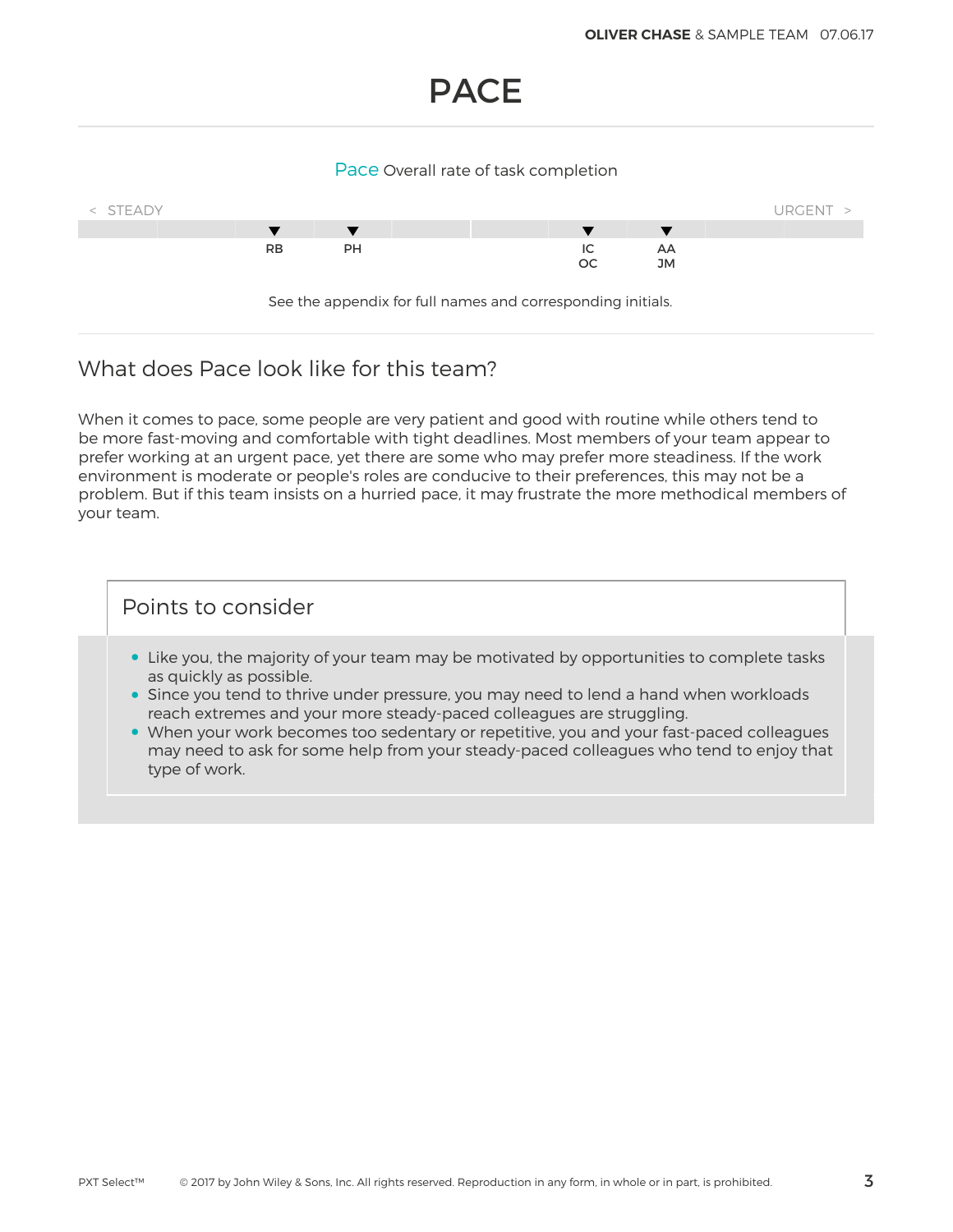# ASSERTIVENESS

#### Assertiveness Expression of opinions and need for control



See the appendix for full names and corresponding initials.

## What does Assertiveness look like for this team?

When it comes to assertiveness, some people are very diplomatic with little need for control while others tend to be more competitive and eager to take charge. This team appears to be split between those who tend to be unassuming and those who are more forceful. The forceful members of the team are willing to take charge when needed, which is likely welcomed by the unassuming team members. However, the opinions and ideas of the unassuming team members may be drowned out by those members who more naturally and forcefully assert themselves.

- Like you, some of your teammates tend to be direct when giving feedback and communicating necessary changes.
- Since the unassuming members of your team may not have much need to be heard, they may often defer to the opinions of you and your forceful colleagues.
- Avoid dominating team discussions; instead, use your propensity for leadership to encourage your unassuming teammates to voice their own ideas.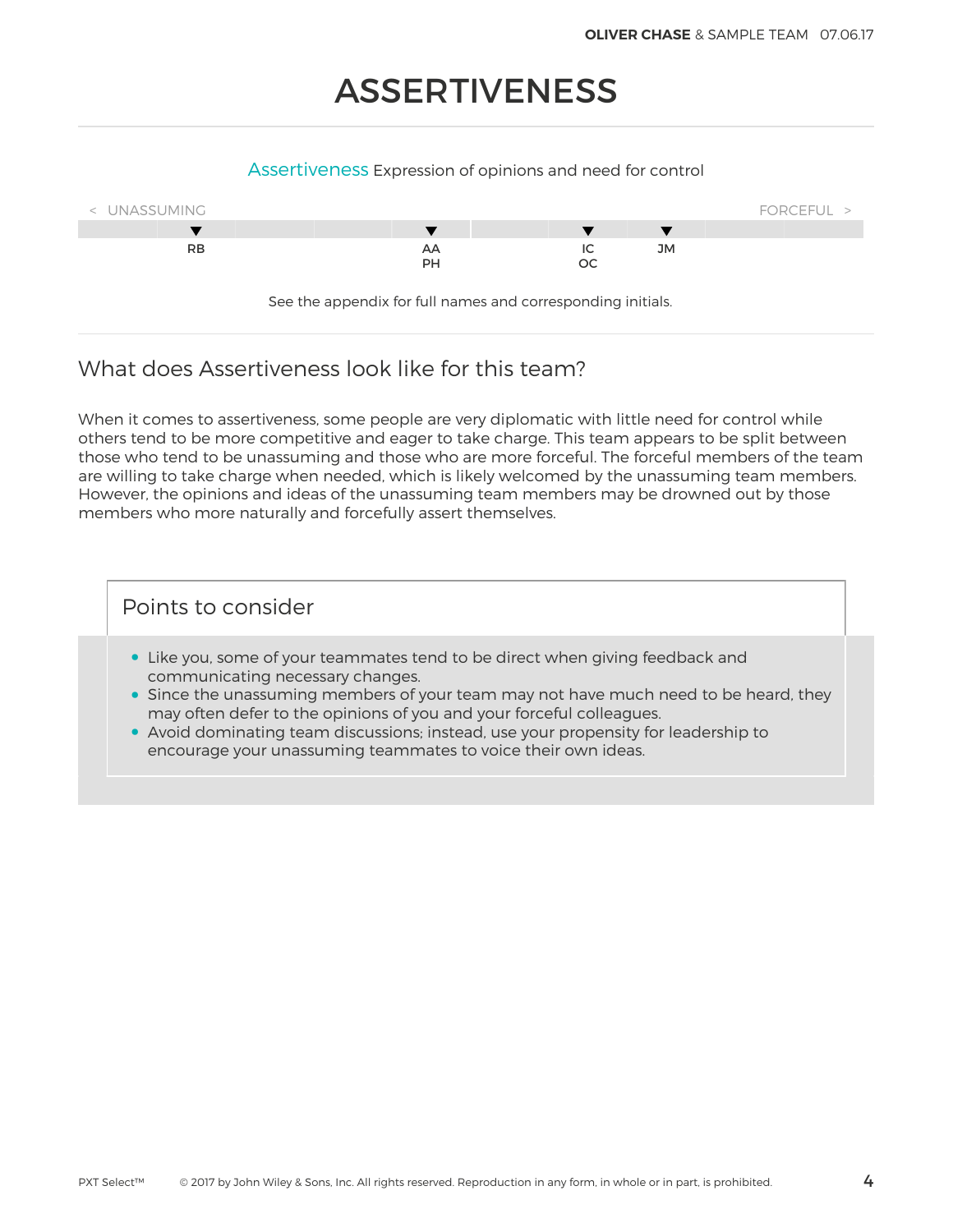# **SOCIABILITY**

#### Sociability Desire for interaction with others



## What does Sociability look like for this team?

When it comes to sociability, some people are more introverted and like to keep to themselves while others tend to be more extraverted and people-oriented. Most members of your team appear to be reserved, yet there are some who may be more outgoing. The more reserved team members may prefer to keep to themselves, but the outgoing team members may be good at bringing them out of their shells. However, this dynamic could cause problems if there is a push and pull for working in isolation versus face-to-face collaboration.

- Like you, the majority of your team tends to be fairly reserved and private.
- Most of this team, including you, can probably work effectively in isolation.
- There are some members of the team who prefer more socializing, so keep the lines of communication open and agree to work collaboratively when it could lead to better outcomes.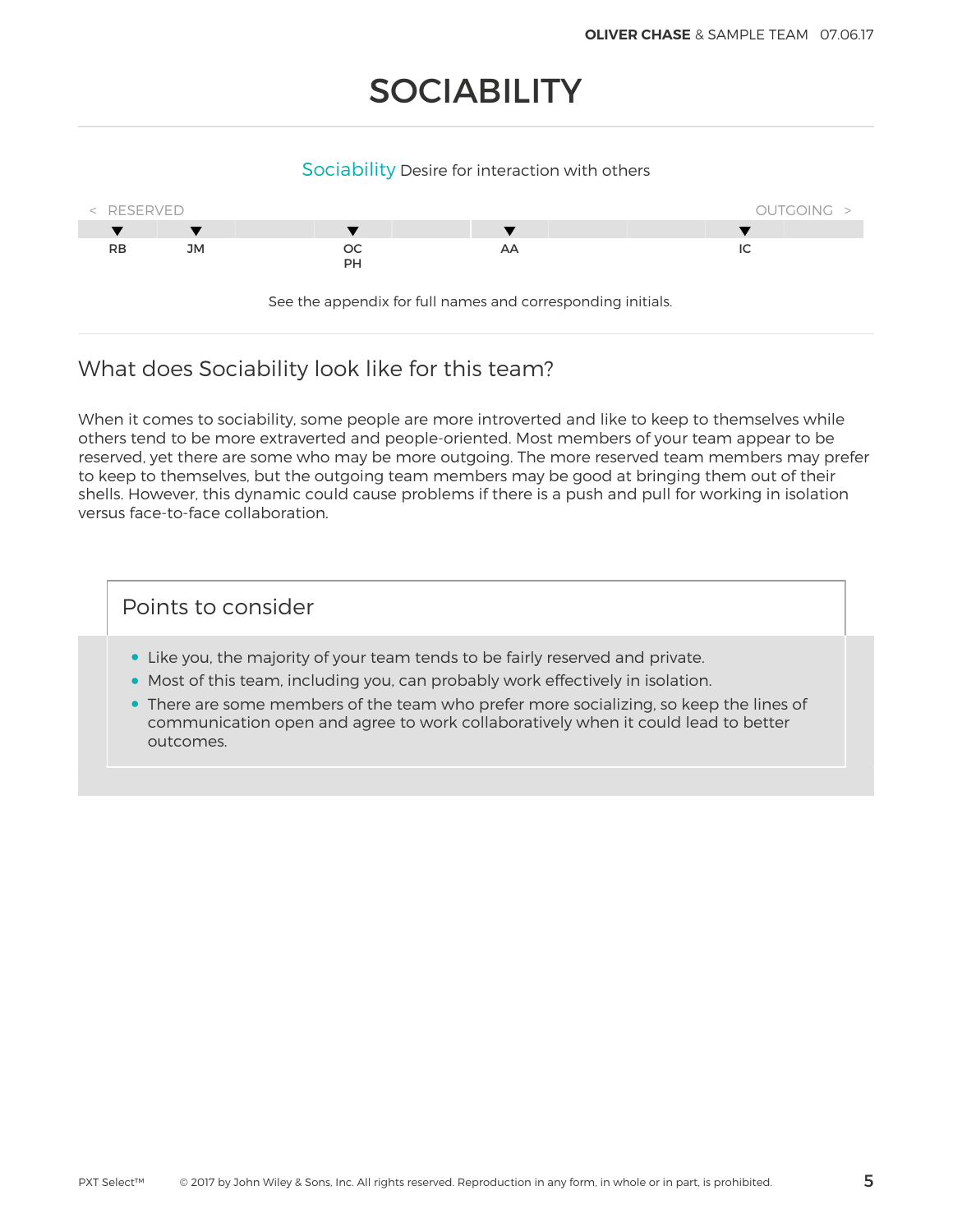# **CONFORMITY**

#### Conformity Attitude on policies and supervision



See the appendix for full names and corresponding initials.

## What does Conformity look like for this team?

When it comes to conformity, some people are more willing to question the status quo while others tend to prefer to work within the rules. Most members of your team appear to be compliant, yet there are some who tend to be more strong-willed. The majority generally accept policies and procedures, while the more strong-willed frequently poke holes in them. Then compliant members may think the strong-willed ones are uncooperative, while the strong-willed people may think the compliant should employ more scrutiny.

- Like you, the majority of your team tends to be willing to follow directions laid out by supervisors and typically works well within the bounds of managerial constraints.
- You generally accept the advice and guidelines of those in authority.
- While you tend to be compliant, some members of your team tend to resist authority.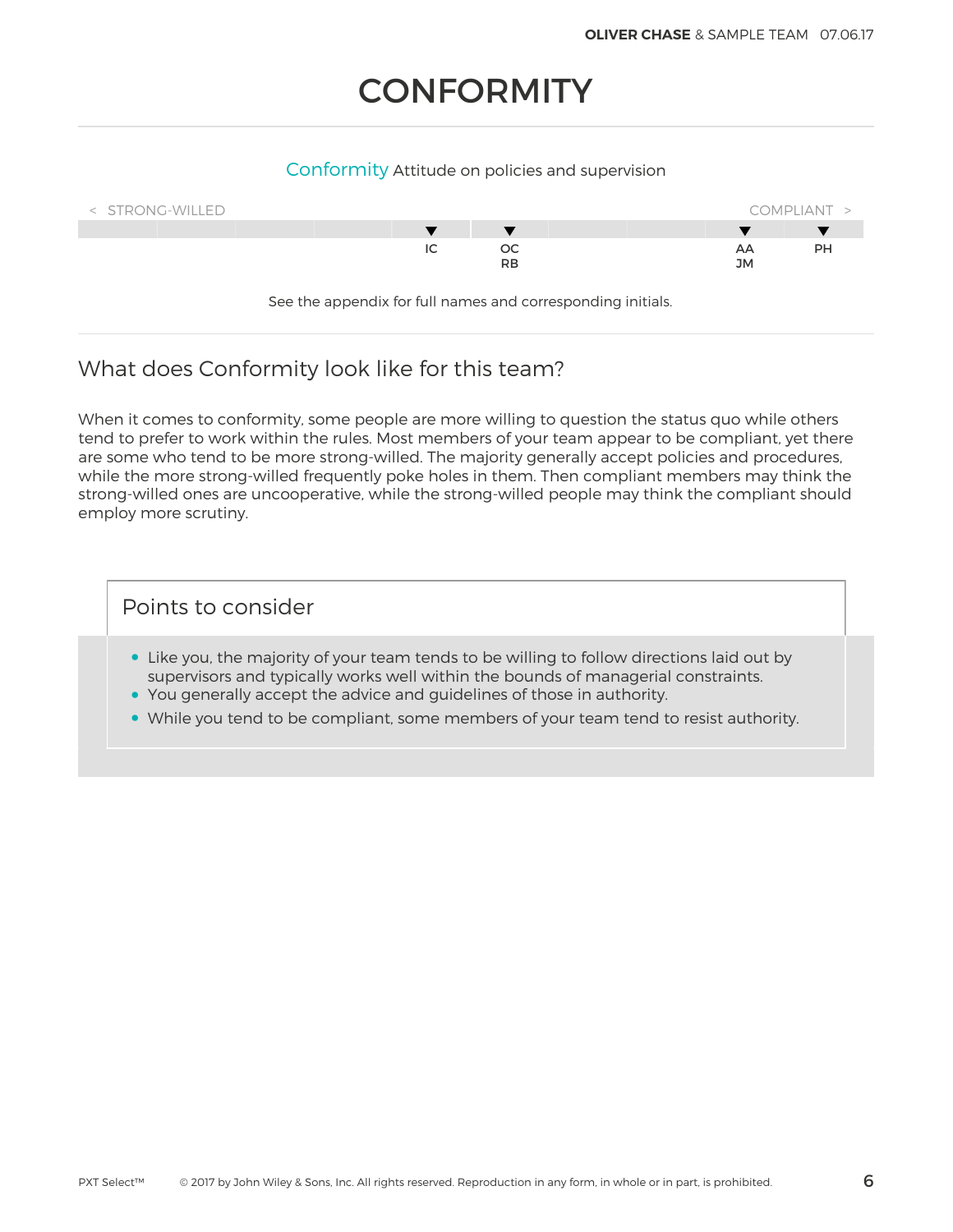# **OUTLOOK**

#### Outlook Anticipation of outcomes and motives



### What does Outlook look like for this team?

When it comes to outlook, some people are cautious and look for evidence while others tend to be optimistic and accepting. Most members of your team appear to be skeptical, yet there are some who may be more trusting. While the majority of your team tends to be questioning in an effort to uncover problems, there are some who are more willing to accept things at face value. The skeptical members of the team may think the trusting people aren't critical enough, while the trusting members may think the skeptical people are too pessimistic.

- Like you, the majority of your team tends to have a guarded outlook about how well things are likely to turn out.
- Because you and many of your teammates like to have proof, you probably ask a fair number of critical questions.
- You may have to push more accepting colleagues to share any doubts that they aren't expressing.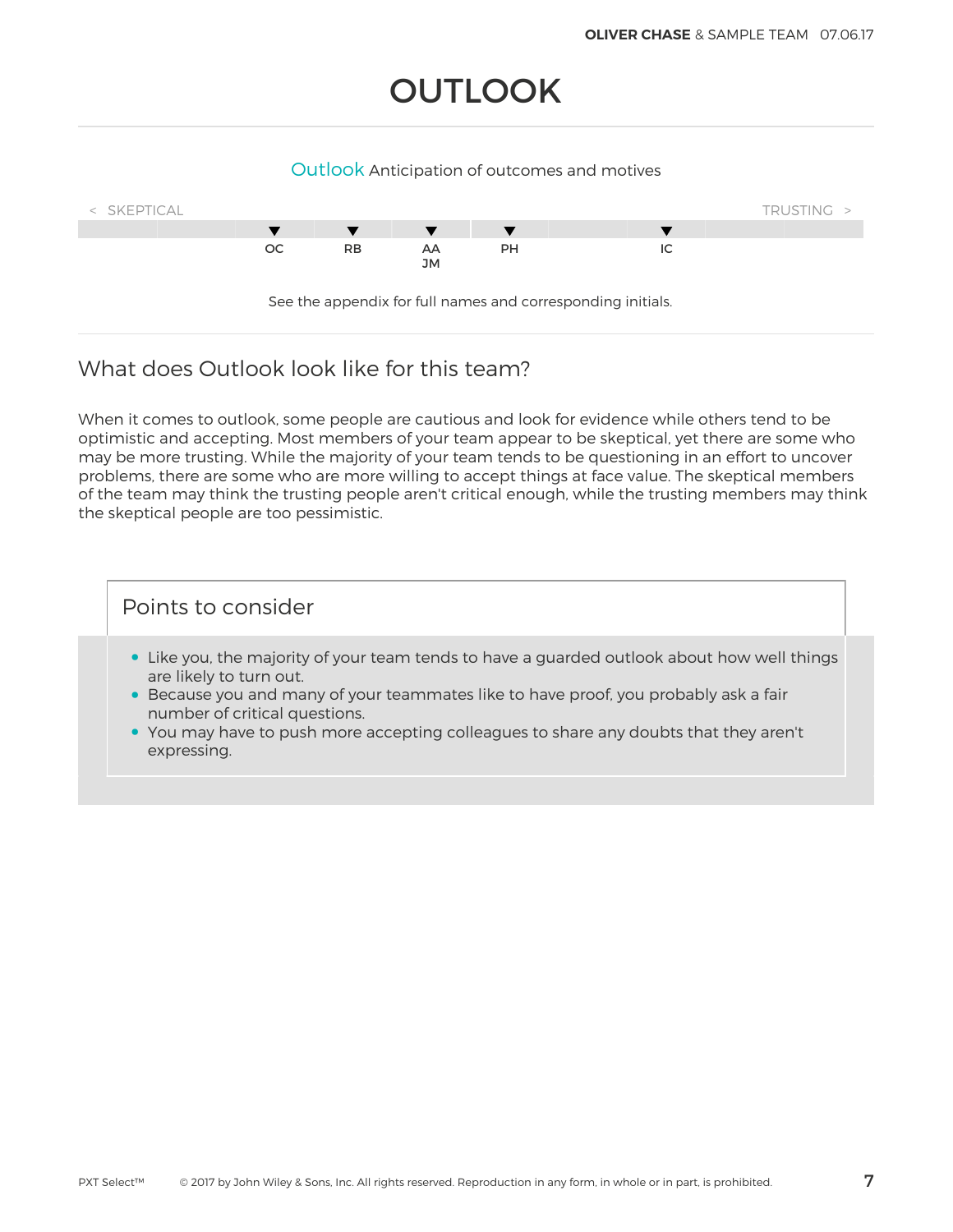# **DECISIVENESS**

#### Decisiveness Use of speed and caution to make decisions



See the appendix for full names and corresponding initials.

## What does Decisiveness look like for this team?

When it comes to decisiveness, some people are methodical and like to analyze their options while others tend to decide quickly and accept the risk of making the wrong decision. Your team appears to be split between those who tend to be deliberate and those who are bold. The deliberate portion of the team carefully considers information before making decisions, but may have trouble when an urgent response is required. The bold portion of the team, however, will almost always decide quickly, but they may not take advantage of available time to more carefully consider all the options.

- Like you, some of your teammates may be unwilling to accept much risk in their decisions.
- You and your deliberate colleagues are usually cautious and methodical in your decisionmaking process.
- Because you think carefully about possible solutions when making critical decisions, you may appear indecisive to your bold colleagues.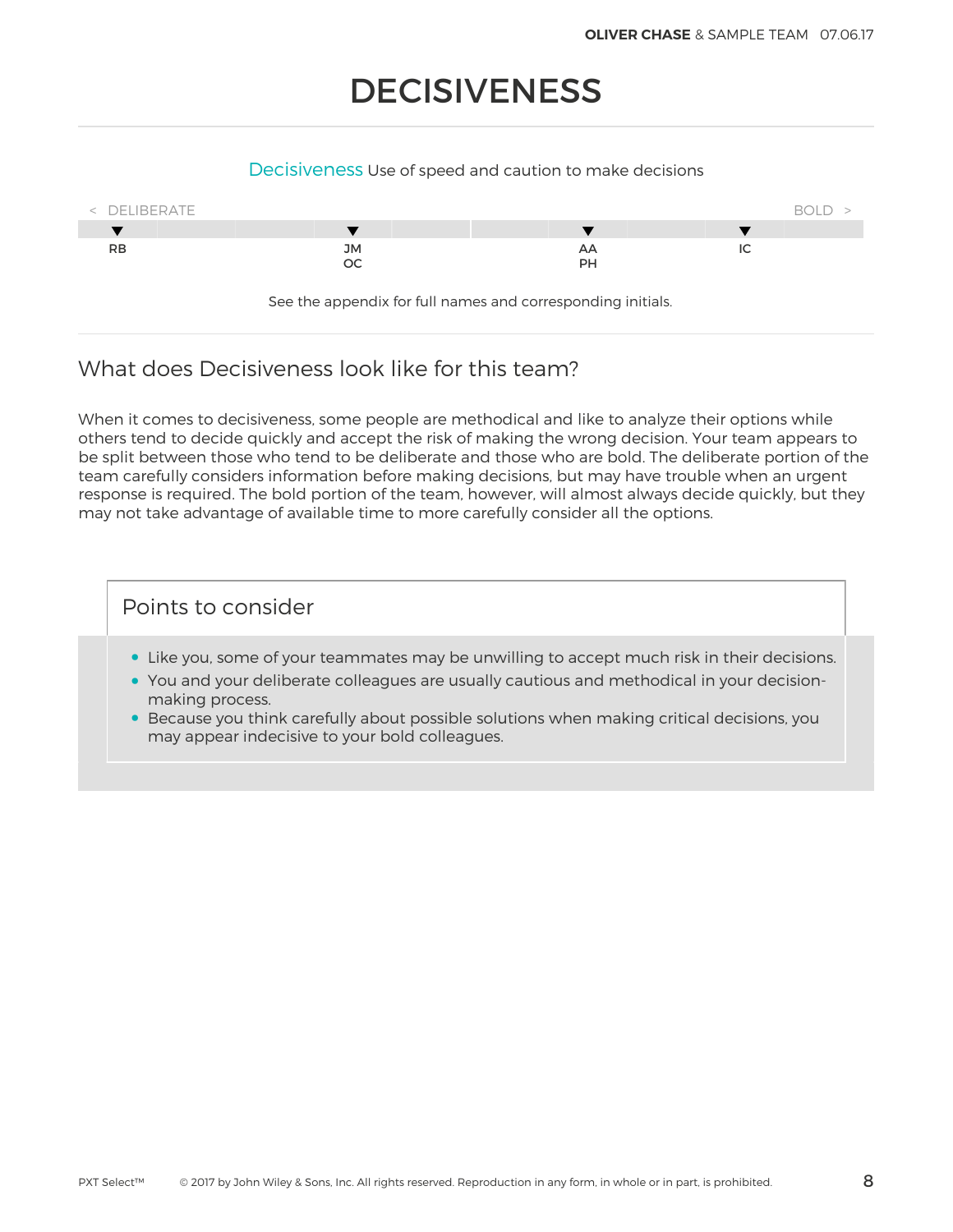# ACCOMMODATION

#### Accommodation Inclination to tend to others' needs and ideas



## What does Accommodation look like for this team?

When it comes to accommodation, some people are willing to express disagreement while others tend to be harmonious and amenable. Most members of your team appear to be agreeable, yet there are some who tend to be more steadfast. The majority of the team is generally cooperative, but they may hold back valuable ideas that go against the group consensus. On the other hand, the steadfast part of the team will voice their opinions, but because they stand by their positions, they may have trouble reaching compromises.

- Unlike the majority of your team, you would rather express your feelings and opinions than hide them.
- At times, you may seem unnecessarily contradictory to your more agreeable coworkers.
- You may think the majority of this team tends to hide their feelings or relent too easily, thereby hindering productivity for the sake of being polite.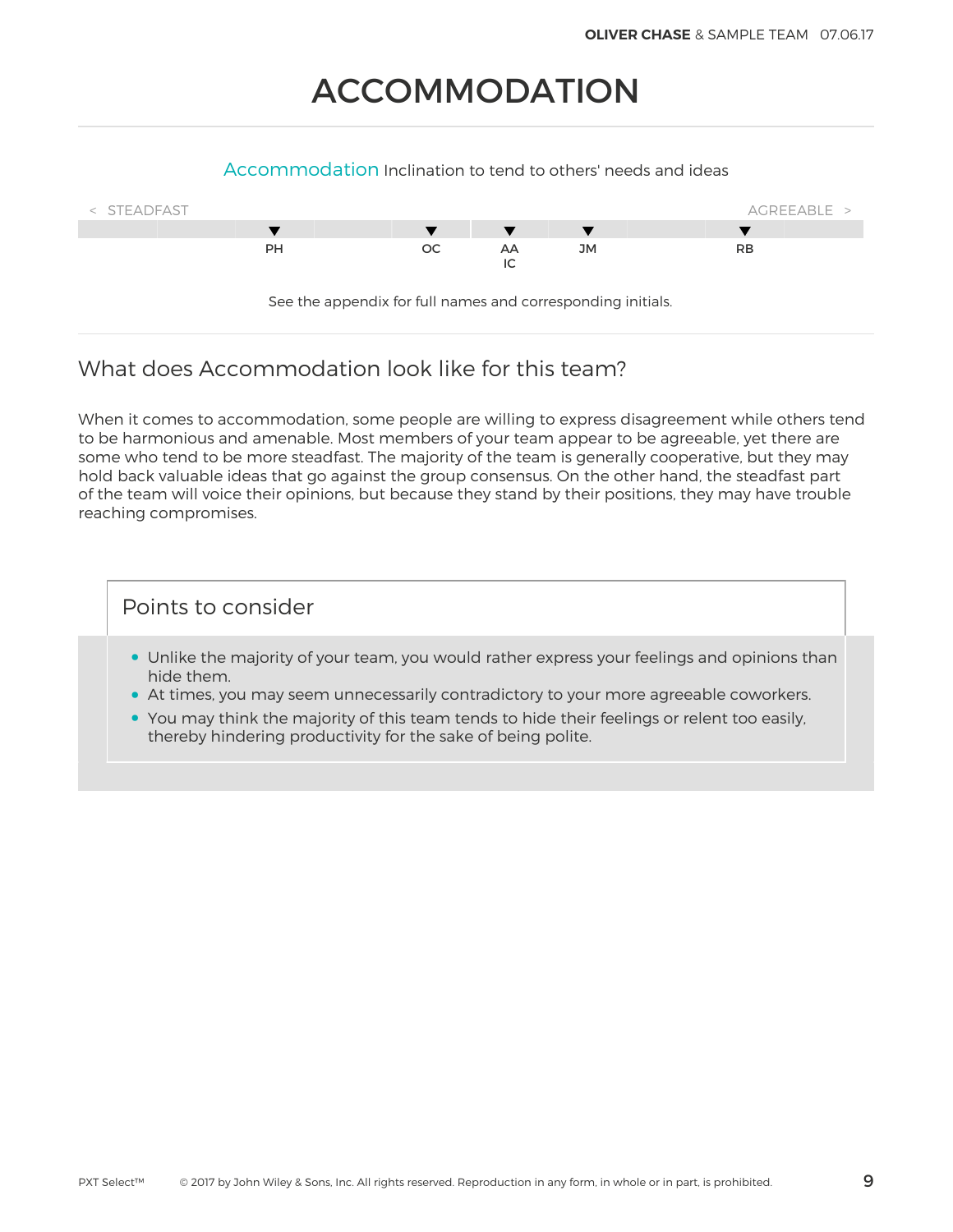# INDEPENDENCE

#### Independence Level of preference for instruction and guidance



## What does Independence look like for this team?

When it comes to independence, some people seek support and guidance while others may prefer to set their own direction. Your team appears to be split between those who tend to be reliant on a high degree of instruction and those who are autonomous. The reliant portion of your team recognizes the need for guidance, but may have some difficulty developing plans autonomously. On the other hand, those who are more independent are generally self-sufficient, but may take liberties when it's not appropriate to do so.

- Like you, many of your teammates tend to be comfortable handling new problems independently.
- You and your autonomous teammates may prefer to carry out tasks with minimal instruction or guidance.
- Unlike your reliant colleagues, you may not recognize opportunities that would benefit from collaboration.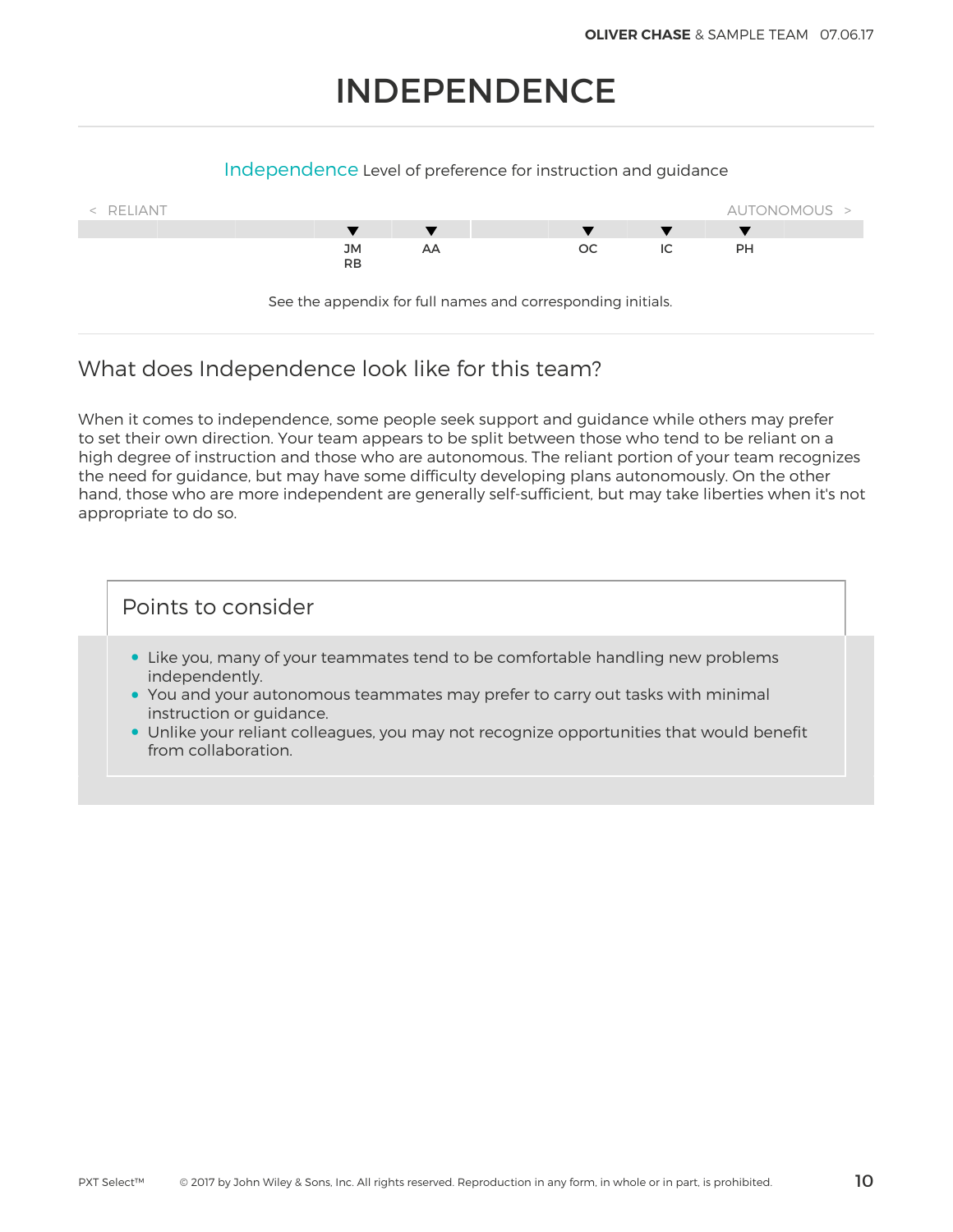# **JUDGMENT**

#### Judgment Basis for forming opinions and making decisions



## What does Judgment look like for this team?

When it comes to judgment, some people tend to follow their instincts and gut feelings while others may prefer to rely on logic and objectivity. Most members of your team appear to be factual, yet there are some who tend to be more intuitive. The majority of team members make decisions using logic and evidence, but they may neglect the importance of feelings and extenuating circumstances. On the other hand, those who are more intuitive use personal experience and feelings to make decisions, but they may overlook important facts and data.

- Like you, the majority of your team may feel more confident about decisions that are based on all the relevant data.
- You may prefer to gather a large volume of factual information before making a decision.
- Unlike your intuitive colleagues, you may feel that emotions are best left out of decision making.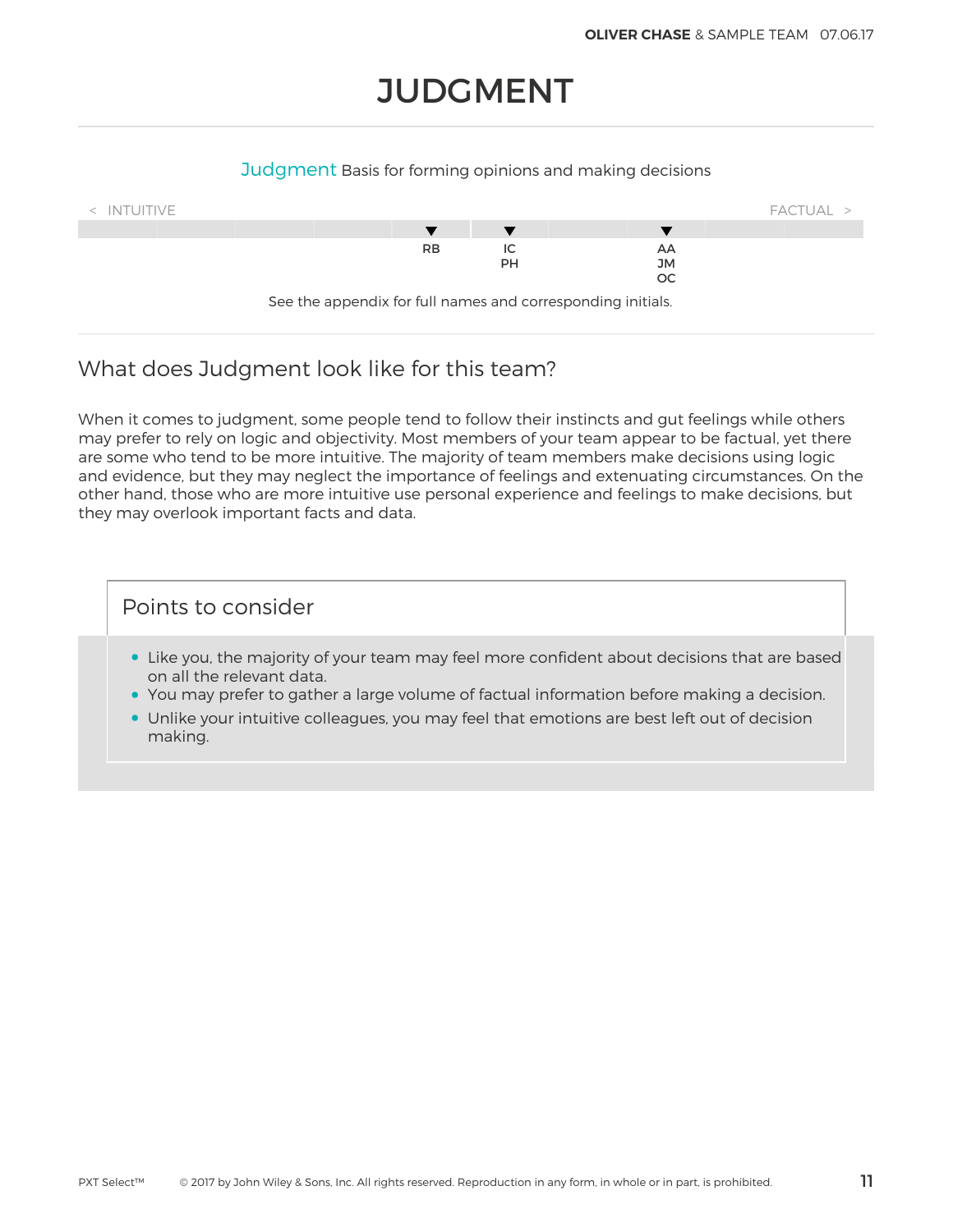# SUMMARY & ACTION

This report was designed to provide you with a better understanding of how the characteristics of your team members fit with one another. Perhaps more importantly, you can see how work-related behaviors of team members fit with your own. When everyone's needs are taken into account, the team will likely be able to perform to its fullest potential.

#### Below are the team averages for each behavior. Based on these averages, there is a corresponding tip for action.

| <b>SCALES</b>        |                                                                                                                                                  | <b>TEAM AVERAGES</b> | <b>TIPS</b>                                                          |  |
|----------------------|--------------------------------------------------------------------------------------------------------------------------------------------------|----------------------|----------------------------------------------------------------------|--|
| Pace                 | <steady< td=""><td>URGENT &gt;<br/>Avg</td><td colspan="2">Build checkpoints into team<br/>plans to pause and ensure<br/>quality.</td></steady<> | URGENT ><br>Avg      | Build checkpoints into team<br>plans to pause and ensure<br>quality. |  |
|                      |                                                                                                                                                  |                      |                                                                      |  |
| <b>Assertiveness</b> | < UNASSUMING                                                                                                                                     | FORCEFUL >           | Take turns leading<br>discussions so everyone has                    |  |
|                      |                                                                                                                                                  | Avg                  | a chance to assert some<br>control.                                  |  |
| <b>Sociability</b>   | <reserved< td=""><td><b>OUTGOING &gt;</b></td><td colspan="2">Develop a mix of<br/>independent and small group</td></reserved<>                  | <b>OUTGOING &gt;</b> | Develop a mix of<br>independent and small group                      |  |
|                      | Avg                                                                                                                                              |                      | projects.                                                            |  |
| <b>Conformity</b>    | < STRONG-WILLED                                                                                                                                  | COMPLIANT >          | Set aside time to discuss<br>problematic policies and                |  |
|                      |                                                                                                                                                  | Avg                  | possible improvements.                                               |  |
| <b>Outlook</b>       | TRUSTING ><br>< SKEPTICAL                                                                                                                        |                      | Suspend disbelief and<br>skepticism to more fully                    |  |
|                      | Avg                                                                                                                                              |                      | explore new opportunities.                                           |  |
| <b>Decisiveness</b>  | <deliberate<br>BOLD &gt;</deliberate<br>                                                                                                         |                      | As a team, agree to set<br>timelines for making                      |  |
|                      | Avg                                                                                                                                              | decisions.           |                                                                      |  |
| <b>Accommodation</b> | < STEADFAST                                                                                                                                      | AGREEABLE >          | Encourage one another to<br>stand firm when disagreeing              |  |
|                      |                                                                                                                                                  | Avg                  | with the group.                                                      |  |
| Independence         | < RELIANT                                                                                                                                        |                      | AUTONOMOUS > Check in frequently, as a                               |  |
|                      |                                                                                                                                                  | Avg                  | team, to make sure you're<br>working toward the same<br>goal.        |  |
| <b>Judgment</b>      | < INTUITIVE                                                                                                                                      | FACTUAL >            | Remind one another to<br>consider both facts and                     |  |
|                      |                                                                                                                                                  | Avg                  | experience in decisions.                                             |  |